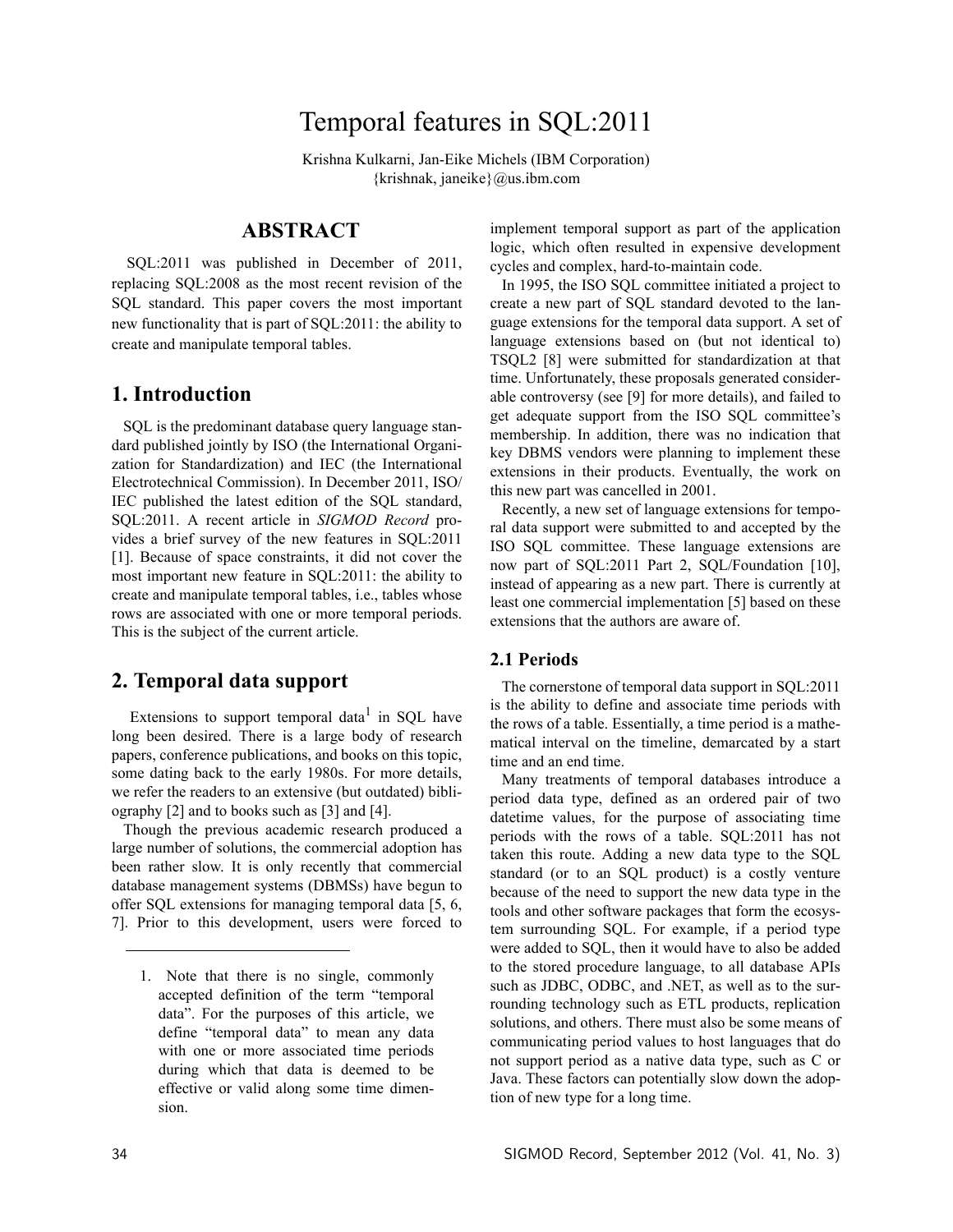Instead of adding a period type, SQL:2011 adds *period definitions* as metadata to tables. A period definition is a named table component, identifying a pair of columns that capture the period start and the period end time. CREATE TABLE and ALTER TABLE statements are enhanced with syntax to create or destroy period definitions. The period start and end columns are conventional columns, with separate names. The period name occupies the same name space as column names, i.e., a period cannot have the same name as a column.

SQL:2011 has adopted a closed-open period model, i.e., a period represents all times starting from and including the start time, continuing to but excluding the end time. For a given row, the period end time must be greater than its period start time; in fact, declaring a period definition in a table implies a table constraint that enforces this property.

The literature on temporal databases recognizes two dimensions of time for temporal data support, e.g., see [3]:

*• valid time*, the time period during which a row is regarded as correctly reflecting reality by the user of the database.

• *transaction time*, the time period during which a row is committed to or recorded in the database.

For any given row, its transaction time may arbitrarily differ from its valid time. For example, in an insurance database, information about a policy may get inserted much before that policy comes into effect.

In SQL:2011, transaction time support is provided by system-versioned tables, which in turn contain the *system-time period*, and valid time support is provided by tables containing an *application-time period*<sup>2</sup> . The name of the system-time period is specified by the standard as SYSTEM TIME. The name of an application-time period can be any user-defined name. Users are allowed to define at most one application-time period and at most one system-time period per table.

One of the advantages of the SQL:2011 approach over an approach based on the period data type is that it allows existing databases that capture period information in a pair of datetime columns to take advantage of the SQL:2011 extensions more easily. Ever since DBMSs have been on the scene, users have been building their own solutions for handling temporal data as part of their application logic. Since most DBMSs do not support a period type, applications dealing with temporal data have tended to capture the period information

2. Interestingly, SQL:2011 manages to provide this support without actually defining or using the terms "temporal data" or "temporal table".

using a pair of columns of datetime data type. It would be very expensive for users invested in such solutions to replace them with a solution that uses a single column of period type.

#### **2.2 Application-time period tables**

Application-time period tables are intended for meeting the requirements of applications that are interested in capturing time periods during which the data is believed to be valid in the real world. A typical example of such applications is an insurance application, where it is necessary to keep track of the specific policy details of a given customer that are in effect at any given point in time.

A primary requirement of such applications is that the user be put in charge of setting the start and end times of the validity period of rows, and the user be free to assign any time values, either in the past, current or in the future, for the start and end times. Another requirement of such applications is that the user be permitted to update the validity periods of the rows as errors are discovered or new information is made available.

 Any table that contains a period definition with a user-defined name is an application-time period table. For example:

```
CREATE TABLE Emp(
ENo INTEGER,
EStart DATE,
EEnd DATE,
EDept INTEGER,
PERIOD FOR EPeriod (EStart, EEnd)
)
```
 Users can pick any name they want for the name of the period as well as for the names of columns that act as the start and end columns of the period. The data types of the period start and end columns must be either DATE or a timestamp type, and data types of both columns must be the same.

 The conventional INSERT statement provides sufficient support for setting the initial values of applicationtime period start and end columns. For example, the following INSERT statement inserts one row into the Emp table:

```
INSERT INTO Emp
VALUES (22217, 
        DATE '2010-01-01',
        DATE '2011-11-12', 3)
```
The resulting table looks as shown below (assuming it was empty before):

| Eno   | <b>EStart</b> | EEnd       | EDept |
|-------|---------------|------------|-------|
| 22217 | 2010-01-01    | 2011-11-12 |       |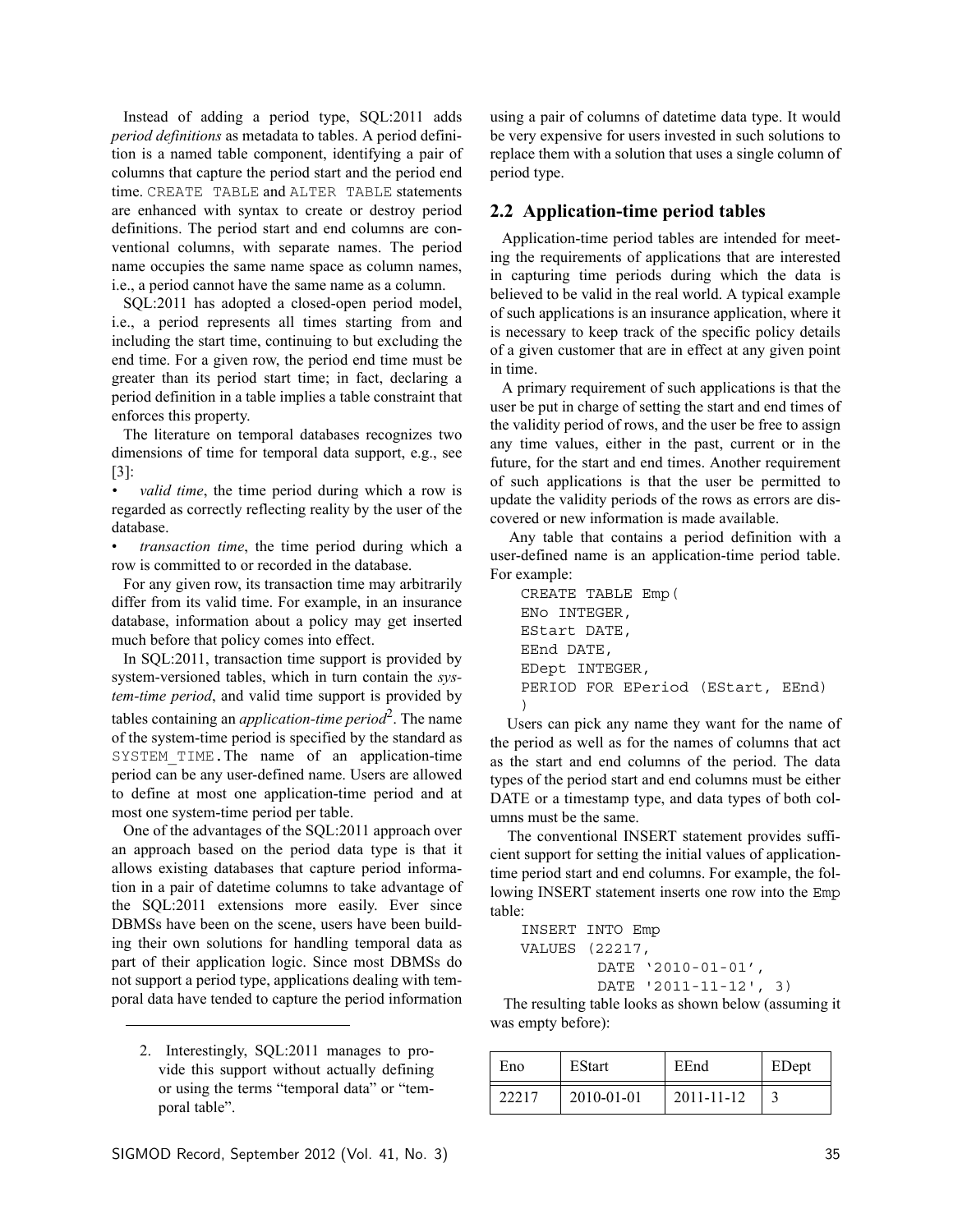The conventional UPDATE statement can be used to modify the rows of application-time period tables (including the application-time period start and end times). Similarly, the conventional DELETE statement can be used to delete rows of application-time period tables.

A new feature in SQL:2011 is the ability to specify changes that are effective within a specified period. This is provided by a syntactic extension to both UPDATE and DELETE statements that lets users specify the period of interest. For example, the following UPDATE statement changes the department of the employee whose number is 22217 to 4 for the period from Feb. 3, 2011 to Sept. 10, 2011:

UPDATE Emp FOR PORTION OF EPeriod FROM DATE '2011-02-03' TO DATE '2011-09-10' SET EDept = 4 WHERE  $ENO = 22217$ 

To execute this statement, the DBMS locates all rows whose application-time period overlaps the period *P* from Feb. 3, 2011 to Sept. 10, 2011. Recall that periods follow closed-open semantics in SQL:2011, so *P* includes Feb. 3, 2011 but excludes Sept. 10, 2011. Any overlapping row whose application-time period is contained in  $P$  is simply updated. If an overlapping row whose application-time period has a portion either strictly before or strictly after *P*, then that row gets split into two or three contiguous rows depending on the extent of overlap, and of these, the row whose application-time period is contained in *P* is updated. For example, suppose the following is the only overlapping row:

| ENo   | EStart     | EEnd       | EDept |
|-------|------------|------------|-------|
| 22217 | 2010-01-01 | 2011-11-12 |       |

Note that the application-time period of the above row extends beyond *P* at both ends. The result of the UPDATE statement will be these three rows:

| ENo   | EStart           | EEnd       | EDept         |
|-------|------------------|------------|---------------|
| 22217 | $2010 - 01 - 01$ | 2011-02-03 | $\mathcal{F}$ |
| 22217 | 2011-02-03       | 2011-09-10 |               |
| 22217 | 2011-09-10       | 2011-11-12 | $\mathcal{R}$ |

In this example, the row whose EDept value is updated to 4 is regarded as the original row and hence, UPDATE triggers fire for this row. The other two rows are regarded as newly inserted rows, so INSERT triggers fire for them.

The DELETE statement is similarly enhanced with FOR PORTION OF syntax to facilitate deletes that are only effective within a specified period. For example, the following DELETE statement removes the employee whose number is 22217 for the period from Feb. 3, 2011 to Sept. 10, 2011:

```
DELETE Emp
 FOR PORTION OF EPeriod
  FROM DATE '2011-02-03' 
  TO DATE '2011-09-10'
WHERE ENO = 22217
```
Similar to the UPDATE example, any row whose application-time period is contained in *P* from Feb. 3, 2011 to Sept. 10, 2011 is simply deleted. If an overlapping row whose application-time period has a portion either strictly before or strictly after *P*, then that row gets split into two or three contiguous rows, and of these, the row whose application-time period is contained in *P* is deleted. For example, suppose the following is the only overlapping row:

| ENo   | <b>EStart</b> | EEnd       | EDept |
|-------|---------------|------------|-------|
| 22217 | 2010-01-01    | 2011-11-12 |       |

The result of the statement will be these two rows:

| ENo   | <b>EStart</b>    | EEnd             | EDept             |
|-------|------------------|------------------|-------------------|
| 22217 | $2010 - 01 - 01$ | $2011 - 02 - 03$ |                   |
| 22217 | $2011 - 09 - 10$ | 2011-11-12       | $\mathbf{\Omega}$ |

In this example, the result is the deletion of the original row and the insertion of two new rows; DELETE triggers fire for the deleted row and INSERT triggers fire for the newly inserted rows.

## **2.2.1 Primary keys on application-time period tables**

The last section gave an example of an Emp table in which one might expect that  $ENO$  is the primary key. However, looking at the sample result of the UPDATE statement, there are three rows all with ENo 22217. This example shows that the primary key must also include the application-time period columns EStart and EEnd.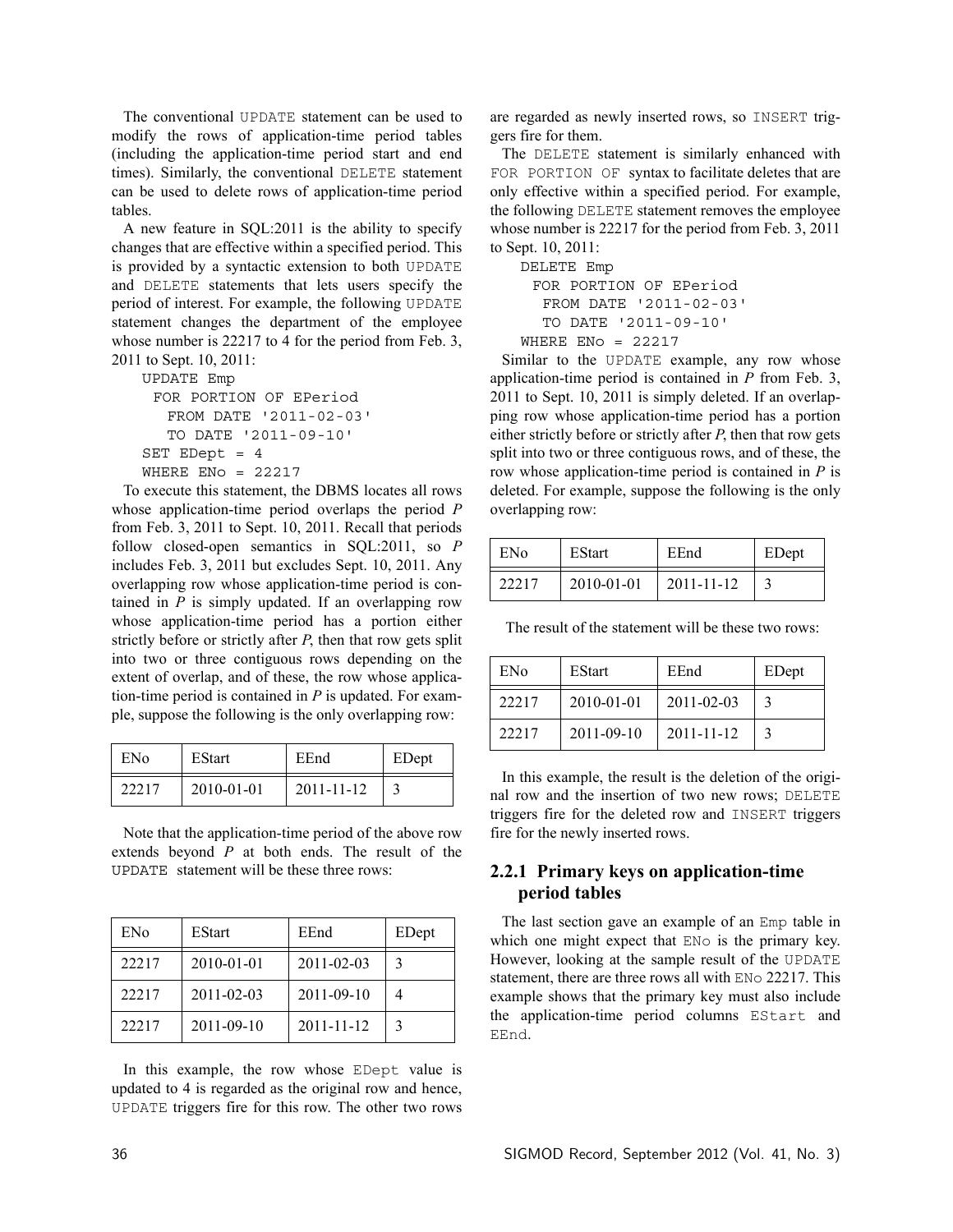Simply adding EStart and EEnd to the primary key will not be sufficient though. Consider the following data:

| ENo   | <b>EStart</b>    | EEnd       | EDept         |
|-------|------------------|------------|---------------|
| 22217 | $2010 - 01 - 01$ | 2011-09-10 | $\mathcal{R}$ |
| 22217 | 2010-02-03       | 2011-11-12 | 4             |

The triples (22217, 2010-01-01, 2011-09-10) and (22217, 2010-02-03, 2011-11-12) are not duplicates so they would be acceptable values for a conventional primary key on these three columns. But note that the application-time periods of these rows overlap. Semantically, this says that the employee with ENo 22217 belongs to two departments, 3 and 4, during the period from Feb. 3, 2010 through Sept. 10, 2011. Perhaps the user wishes to allow an employee to belong to two departments; however, the more typical requirement is that an employee belongs to exactly one department at any given time. To achieve that, it must be possible to forbid overlapping application-time periods, which can be specified with this syntax:

ALTER TABLE Emp ADD PRIMARY KEY (ENo, EPeriod WITHOUT OVERLAPS)

With this primary key definition, the sample data is prohibited as a constraint violation.

#### **2.2.2 Referential constraints on application-time period tables**

Continuing the preceding example, suppose there is another table with the following definition:

```
CREATE TABLE Dept(
DNo INTEGER,
DStart DATE,
DEnd DATE,
DName VARCHAR(30),
PERIOD FOR DPeriod (DStart, DEnd),
PRIMARY KEY (DNo, 
  DPeriod WITHOUT OVERLAPS)
\lambda
```
 Assume also that we want to make sure that at every point in time, every value in EDept column corresponds to some value of DNo column in Dept table, i.e., every employee at every point in time during her employment belongs to a department that actually exists at that point in time. How should this work? Let's

look at some sample data. Assume the Emp table contains the following rows:

| EN <sub>o</sub> | <b>EStart</b>    | EEnd             | EDept |
|-----------------|------------------|------------------|-------|
| 22218           | $2010 - 01 - 01$ | $2011 - 02 - 03$ |       |
| 22218           | $2011 - 02 - 03$ | 2011-11-12       |       |

Assume the Dept table contains the following rows:

| <b>DNo</b> | <b>D</b> Start | DEnd       | DName |
|------------|----------------|------------|-------|
|            | 2009-01-01     | 2011-12-31 | Test  |
|            | 2011-06-01     | 2011-12-31 | OΑ    |

Looking strictly at the values of EDept column of the Emp table and the DNo column of the Dept table, we may conclude that the conventional referential integrity constraint involving the two tables is satisfied. But note that the employee with ENo 22218 is assigned to the department with DNo 4 from Feb. 3, 2011 to Nov. 12, 2011, but there is no department with DNo 4 for the period from Feb. 3, 2011 to June 1, 2011. Clearly, this violates our requirement that every value of EDept column in Emp table corresponds to some value of DNo column in Dept table at every point in time. To disallow such a situation, it must be possible to forbid a row in a child table whose application-time period is not contained in the application-time period of a matching row in the parent table, which can be specified with this syntax:

ALTER TABLE Emp ADD FOREIGN KEY (Edept, PERIOD EPeriod) REFERENCES Dept (DNo, PERIOD DPeriod)

With this referential constraint definition, the sample data is prohibited as a constraint violation.

More generally, for a given child row, it is not necessary that there exists exactly one matching row in the parent table whose application-time period contains the application-time period of the child row. As long as the application-time period of a row in the child table is contained in the union of application-time periods of two or more contiguous matching rows in the parent table, the referential constraint is considered satisfied.

### **2.2.3 Querying application-time period tables**

In SQL:2011, application-time period tables can be queried using the regular query syntax. For example, to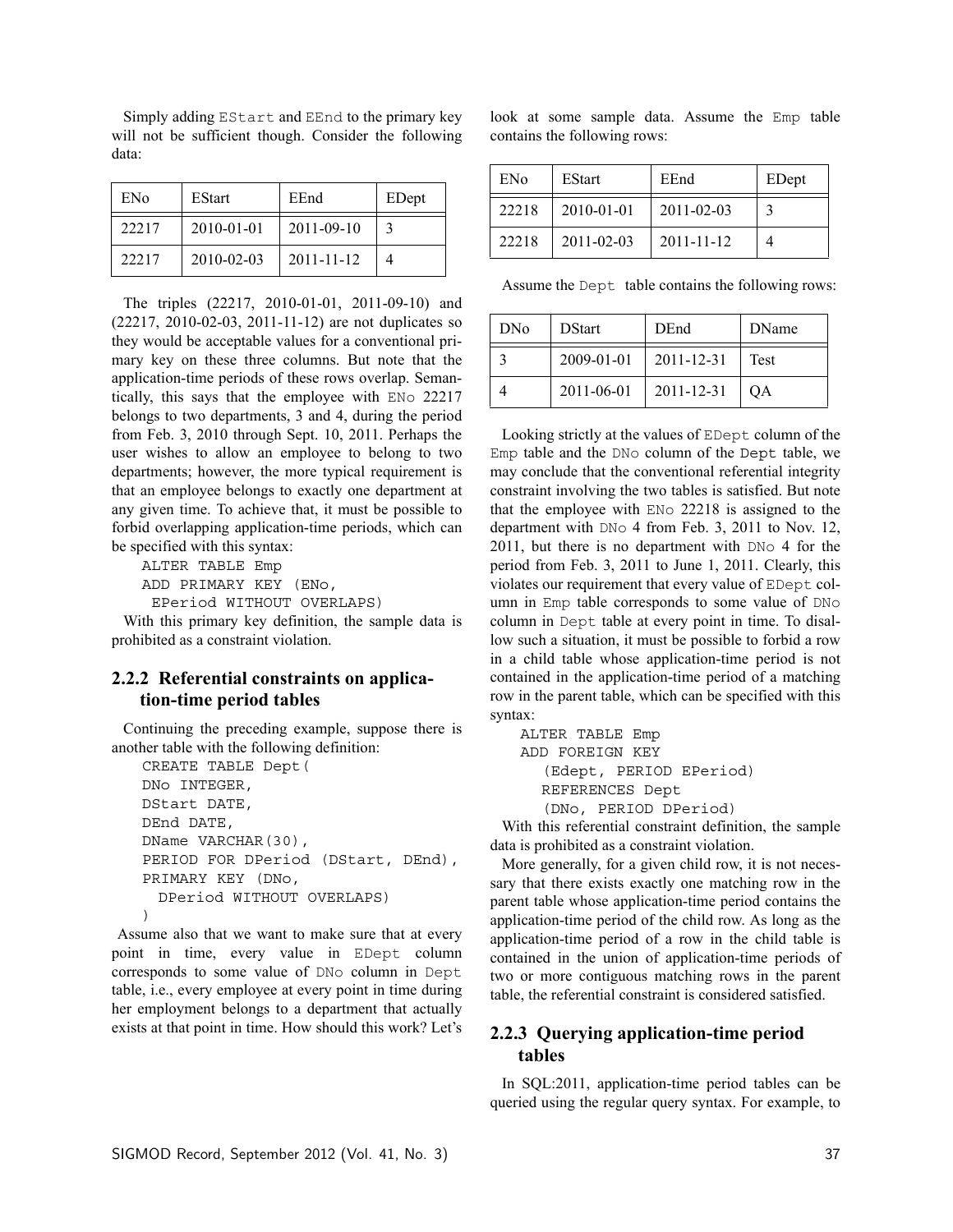retrieve the department where the employee 22217 worked as of January 2, 2011, one can express the query as:

```
SELECT Name, Edept
FROM Emp 
WHERE ENo = 22217AND EStart <= DATE '2011-01-02' 
 AND EEnd > DATE '2011-01-02'
```
A simpler way to formulate the above query would be to employ one of the period predicates provided in SQL:2011 for expressing conditions involving periods: CONTAINS, OVERLAPS, EQUALS, PRECEDES, SUCCEEDS, IMMEDIATELY PRECEDES, and IMMEDIATELY SUCCEEDS. For example, the above query could also be expressed using the CONTAINS predicate, as shown below:

SELECT Ename, Edept FROM Emp WHERE  $ENO = 22217$  AND EPeriod CONTAINS DATE '2011-01-02'

If one wanted to know all the departments where the employee whose number is 22217 worked during the period from January 1, 2010 to January 1, 2011, one could formulate the query as:

SELECT Ename, Edept FROM Emp WHERE ENo  $= 22217$ AND EStart < DATE '2011-01-01' AND EEnd > DATE '2010-01-01'

Note that the period specified in the above query uses the closed-open model, i.e., the period includes January 1, 2010 but excludes January 1, 2011. Alternatively, the same query could be expressed using the OVERLAPS predicate as:

```
SELECT Ename, Edept
FROM Emp 
WHERE ENO = 22217 AND
 EPeriod OVERLAPS 
    PERIOD (DATE '2010-01-01', 
             DATE '2011-01-01')
```
Period predicates are functionally similar to (but not identical to) the well-known Allen's interval operators [11]. The correspondence between SQL's period predicates and Allen's operators is as follows:

The predicate "X OVERLAPS Y" in SQL:2011 is equivalent to the Boolean expression using Allen's operators "(X overlaps Y) OR (X overlapped\_by Y) OR (X during Y) OR (X contains Y) OR (X starts Y) OR (X started\_by Y) OR (X finishes Y) OR (X finished\_by Y) OR (X equal Y)". Note that Allen's overlaps operator is not a true test of period overlap. Intuitively, two periods are considered overlapping if they have at least one time point in common. This is not true for Allen's overlaps operator. In contrast, SQL:2011's OVERLAPS predicate is a true test of period overlap. Also, SQL:2011's OVERLAPS predicate is symmetric, i.e, if "X OVERLAPS Y" is true, then "Y OVERLAPS X" is also true. This is again not true for Allen's overlaps operator.

The predicate "X CONTAINS Y" in SQL:2011 is equivalent to the Boolean expression using Allen's operators "(X contains Y) OR (X starts Y) OR (X finishes Y) OR (X equal Y)". Note that Allen's contains operator is not a true test of period containment. Intuitively, period X is considered containing period Y if every time point in Y is also in X. This is not true for Allen's contains operator. In contrast, SQL:2011's CONTAINS predicate is a true test of period containment.

The predicate "X PRECEDES Y" in SQL:2011 is equivalent to the Boolean expression using Allen's operators "(X before Y) OR (X meets Y)".

The predicate "X SUCCEEDS Y" in SQL:2011 is equivalent to the Boolean expression using Allen's operators "(X after Y) OR (X met\_by Y)". • The predicates "X EQUALS Y", "X IMMEDI-ATELY PRECEDES Y", and "X IMMEDIATELY SUCCEEDS Y" in SQL:2011 are equivalent to the Allen's operators "X equal Y", "X meets Y", and "X met by Y", respectively.

#### **2.3 System-versioned tables**

System-versioned tables are intended for meeting the requirements of applications that must maintain an accurate history of data changes either for business reasons, legal reasons, or both. A typical example of such applications is a banking application, where it is necessary to keep previous states of customer account information so that customers can be provided with a detailed history of their accounts. There are also plenty of examples where certain institutions are required by law to preserve historical data for a specified length of time to meet regulatory and compliance requirements.

A key requirement of such applications is that any update or delete of a row must automatically preserve the old state of the row before performing the update or delete. Another important requirement is that the system, rather than the user, maintains the start and end times of the periods of the rows, and that users be unable to modify the content of historical rows or the periods associated with any of the rows. Any updates to the periods of rows in a system-versioned table must be performed only by the system as a result of updates to the non-period columns of the table or as a result of row deletions. This provides the guarantee that the recorded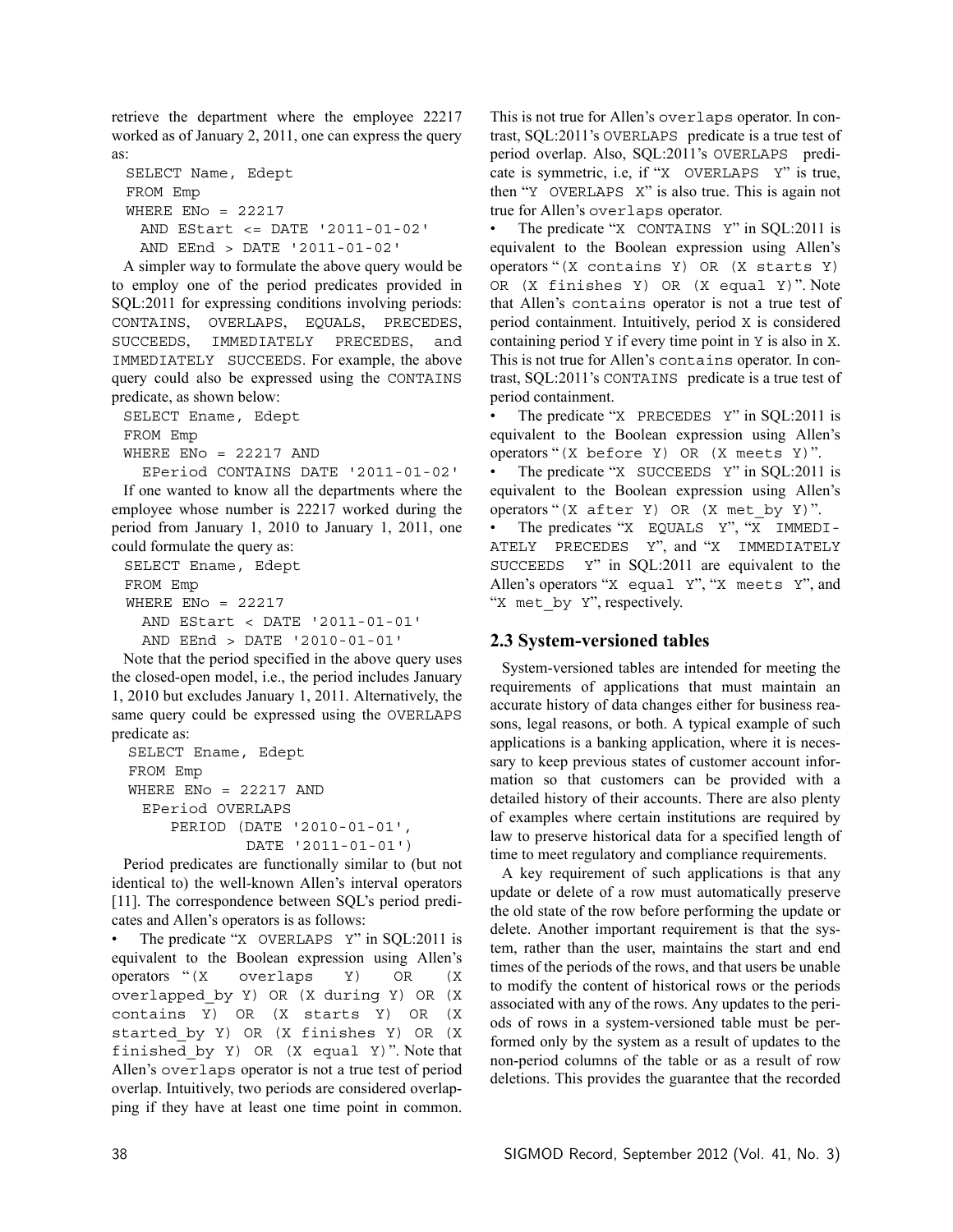history of data changes cannot be tampered with, which is critical to meet auditing and compliance regulations.

Any table that contains a period definition with the standard-specified name, SYSTEM\_TIME, and includes the keywords WITH SYSTEM VERSIONING in its definition is a system-versioned table. Similar to application-time period tables, users can pick any name they want for the names of columns that act as the start and end columns of the SYSTEM\_TIME period. Though SQL:2011 allows the data types of the period start and end columns to be either DATE or a timestamp type (as long as the data types of both columns are the same), in practice, most implementations will provide the TIMESTAMP type with the highest fractional seconds precision as the data type for the system-time period start and end columns. For example:

```
CREATE TABLE Emp
ENo INTEGER,
Sys_start TIMESTAMP(12) GENERATED 
 ALWAYS AS ROW START,
Sys_end TIMESTAMP(12) GENERATED 
 ALWAYS AS ROW END,
EName VARCHAR(30),
PERIOD FOR SYSTEM_TIME (Sys_start,
 Sys_end)
) WITH SYSTEM VERSIONING
```
 Similar to application-time periods, system-time periods use closed-open period model. At any given point in time, a row in a system-versioned table is regarded as *current system row* if the system-time period of that row contains the current time. A row that is not a current system row is regarded as a *historical system row.*

System-versioned tables differ from application-time period tables in the following respects:

- 1) In contrast to the application-time period tables, users are not allowed to assign or change the values of Sys\_start or Sys\_end columns; they are assigned (and changed) automatically by the database system. This is the reason why the definitions of Sys\_start or Sys\_end columns must include the keywords GENERATED ALWAYS.
- 2) INSERT into a system-versioned table automatically sets the value of Sys\_start column to the *transaction timestamp*, a special value associated with every transaction<sup>3</sup>, and sets the value of  $sys$  end column to the highest value of the column's data type. For

example, assume that the following INSERT statement executed in a transaction whose transaction timestamp is 2012-01-01 09:00:00<sup>4</sup>:

INSERT INTO Emp (ENo, EName) VALUES (22217, 'Joe')

The resulting table looks as shown below (assuming it was empty before):

| ENo   | Sys Start                    | Sys End                | EName |
|-------|------------------------------|------------------------|-------|
| 22217 | $2012 - 01 - 01$<br>09:00:00 | 9999-12-31<br>23:59:59 | Joe   |

- 3) UPDATE and DELETE on system-versioned tables only operate on current system rows. Users are not allowed to update or delete historical system rows. Users are also not allowed to modify the system-time period start or the end time of both current system rows and historical system rows.
- 4) UPDATE and DELETE on system-versioned tables result in the automatic insertion of a historical system row for every current system row that is updated or deleted.

An UPDATE statement on a system-versioned table first inserts a copy of the old row with its system-time period end time set to the transaction timestamp, indicating that the row ceased to be current as of the transaction timestamp. It then updates the row while changing its system-period start time to the transaction timestamp, indicating that the updated row to be the current system row as of the transaction timestamp. For example, suppose the current system row with ENo 22217 is as shown below:

| ENo   | Sys Start              | Sys End                | EName |
|-------|------------------------|------------------------|-------|
| 22217 | 2012-01-01<br>09:00:00 | 9999-12-31<br>23:59:59 | Joe   |

The following UPDATE statement changes the name of the employee whose number is 22217 from Joe to Tom effective from the transaction timestamp of the transaction in which the UPDATE statement was executed:

```
UPDATE Emp
SET EName = 'Tom'
WHERE ENO = 22217
```
A historical system row that corresponds to the state of the row prior to the update is first inserted and then

4. Note that we are not showing the fractional part of seconds in any of the examples in this Section.

<sup>3.</sup> SQL:2011 leaves it up to SQL-implementations to pick an appropriate value for the transaction timestamp of a transaction, but it does require the transaction timestamp of a transaction to remain fixed during the entire transaction.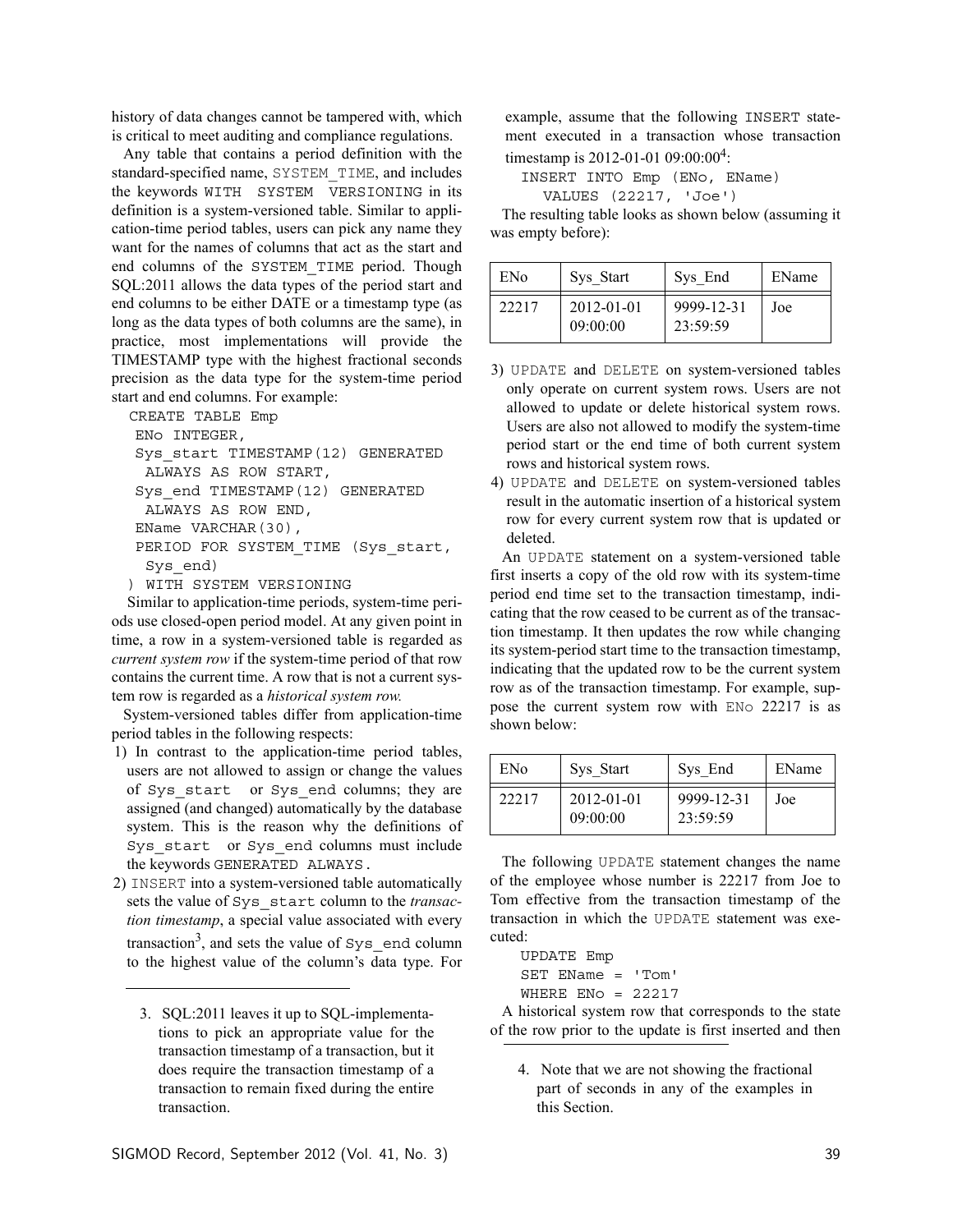the update is performed. Assuming the above statement is executed in a transaction with the transaction timestamp 2012-02-03 10:00:00, the final result will be these two rows:

| ENo   | Sys Start              | Sys End                | EName |
|-------|------------------------|------------------------|-------|
| 22217 | 2012-01-01<br>09:00:00 | 2012-02-03<br>10:00:00 | Joe   |
| 22217 | 2012-02-03<br>10:00:00 | 9999-12-31<br>23:59:59 | Tom   |

In this example, the row whose name is Tom is the updated row; UPDATE triggers fire for this row. Note that the insertion of historical system rows does not fire any INSERT triggers for the inserted rows. Note also that historical system rows created as a result of sequence of updates for a given row form one contiguous chain without any gap between their system-time periods.

A DELETE statement on a system-versioned table does not actually delete the qualifying rows; instead it changes the system-time period end time of those row to the transaction timestamp, indicating that those rows ceased to be current as of the transaction timestamp. For example, suppose that the current system row with ENo 22217 is as shown below:

| ENo   | Sys Start              | Sys End                | EName |
|-------|------------------------|------------------------|-------|
| 22217 | 2012-01-01<br>09:00:00 | 9999-12-31<br>23:59:59 | Joe   |

The following DELETE statement simply changes the system-time period end time of the current system row for the employee 22217 to the transaction timestamp of the transaction in which the DELETE statement was executed:

```
DELETE FROM Emp
WHERE ENO = 22217
```
 Assuming the above statement is executed in a transaction with the transaction timestamp 2012-06-01 00:00:00, the final result will be the following row:

| ENo   | <b>EStart</b>          | EEnd                   | EName |
|-------|------------------------|------------------------|-------|
| 22217 | 2012-01-01<br>09:00:00 | 2012-06-01<br>00:00:00 | Joe   |

In this example, DELETE triggers fire for the row selected for deletion.

Note that in contrast to the application-time period tables, FOR PORTION OF SYSTEM\_TIME is not needed (and hence not allowed) for the UPDATE and DELETE statements on system-versioned tables.

## **2.3.1 Primary key and referential constraints on system-versioned tables**

The definition and enforcement of constraints on system-versioned tables is considerably simpler than the definition and enforcement of constraints on application-time period tables. This is because constraints on system-versioned tables need only be enforced on the current system rows. Historical system rows in a system-versioned table form immutable snapshots of the past. Any constraints that were in effect when a historical system row was created would have already been checked when that row was a current system row, so there is never any need to enforce constraints on historical system rows. Consequently, there is no need to include the system-period start and end columns or the period name in the definition of primary key and referential constraints on system-versioned tables. For example, the following ALTER TABLE statement specifies ENo column as the primary key of Emp table:

ALTER TABLE Emp

ADD PRIMARY KEY (ENo)

The above constraint ensures there exists exactly one current system row with a given EN<sub>O</sub> value.

Similarly, the following ALTER TABLE statement specifies a referential constraint between Emp Dept tables:

ALTER TABLE Emp

ADD FOREIGN KEY (Edept)

REFERENCES Dept (DNo)

The above constraint is again enforced only on the current system rows of Emp and Dept tables.

#### **2.3.2 Querying system-versioned tables**

Because system-versioned tables are intended primarily for tracking historical data changes, queries on system-versioned tables often tend to be concerned with retrieving the table content as of a given point in time or between any two given points in time. SQL:2011 provides three syntactic extensions for this specific purpose. These are allowed only in queries on systemversioned tables.

The first extension is the FOR SYSTEM\_TIME AS OF syntax that is useful for querying the table content as of a specified point in time. For example, the following query retrieves the rows of Emp that were current as of Jan. 2, 2011: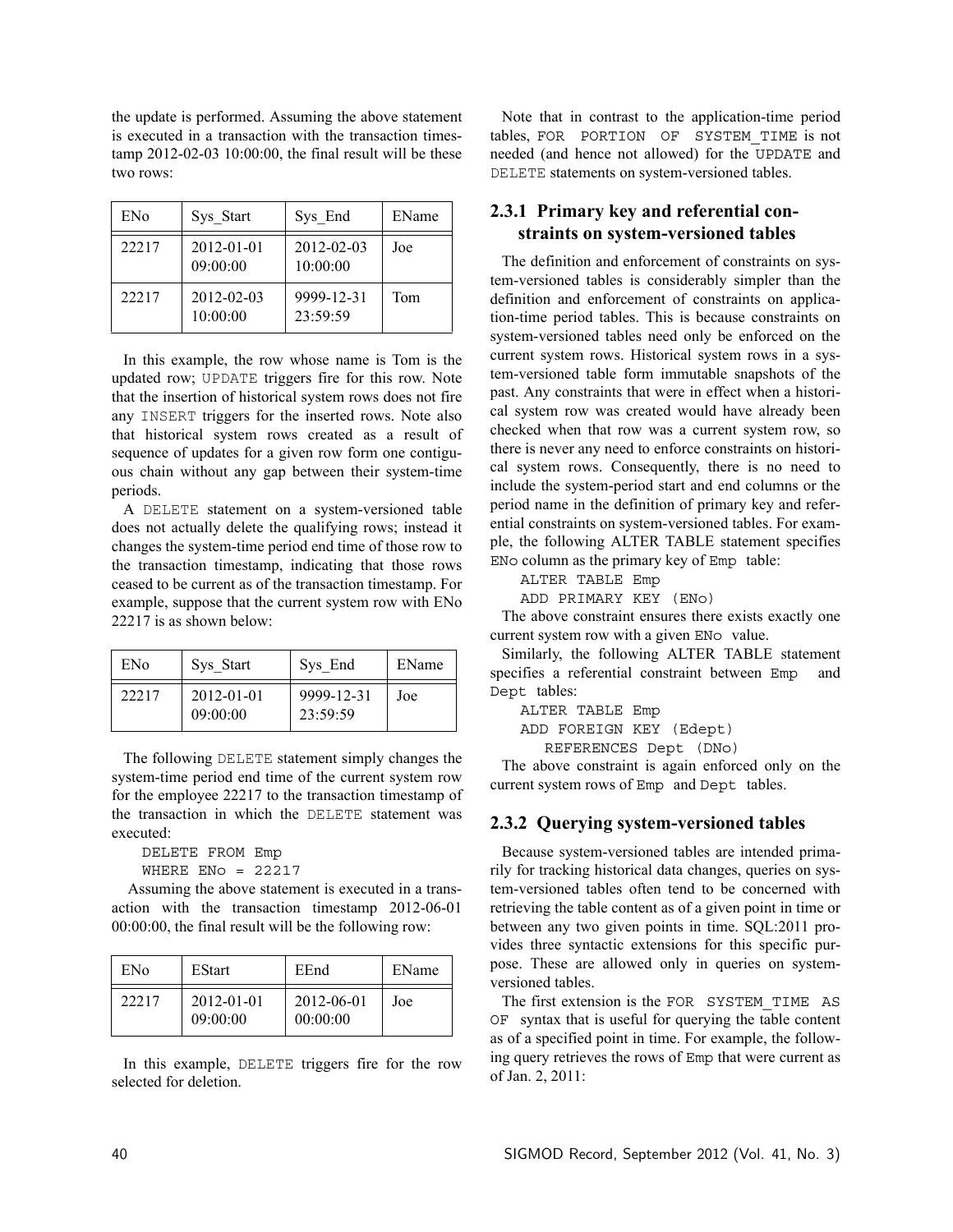SELECT ENo, EName, Sys Start, Sys End FROM Emp FOR SYSTEM\_TIME AS OF

TIMESTAMP '2011-01-02 00:00:00'

The above query returns all rows whose system-time period start time is less than or equal to the specified timestamp and whose system-time period end time is greater than the specified timestamp.

The second and third extensions allow for retrieving the content of a system-versioned table between any two points in time. The following query returns all rows that were current starting from TIMESTAMP '2011-01- 02 00:00:00'up to (but not including) TIMESTAMP '2011-12-31 00:00:00':

SELECT ENo, EName, Sys Start, Sys End FROM Emp FOR SYSTEM\_TIME FROM TIMESTAMP '2011-01-02 00:00:00'TO

TIMESTAMP '2011-12-31 00:00:00'

In contrast, the following query returns all rows that were current starting from TIMESTAMP '2011-01- 02 00:00:00'up to (and including) TIMESTAMP '2011-12-31 00:00:00':

SELECT ENo, EName, Sys Start, Sys End FROM Emp FOR SYSTEM\_TIME BETWEEN TIMESTAMP '2011-01-02 00:00:00'AND TIMESTAMP '2011-12-31 00:00:00'

Note that the period specified in the (FROM ... TO ...) corresponds to a closed-open period model while the period specified in the (BETWEEN ... AND ...) corresponds to a closed-closed period model.

If a query on system-versioned tables does not specify any of the above three syntactic options, then that query is assumed to specify FOR SYSTEM\_TIME AS OF CURRENT TIMESTAMP by default and the query returns only the current system rows as the result. For example, the following query returns only the current system rows of Emp table:

SELECT ENo, EName, Sys Start, Sys End FROM Emp

The choice of returning current systems rows as the default is especially suited for those applications where retrieval of current system rows is the most frequent operation. In addition, it also helps with the database migration in that applications running on non-systemversioned tables would continue to work and produce the same results when those tables are converted to system-versioned tables.

Finally, to retrieve both current and historical system rows of a system-versioned table, one can use a query of the kind shown below:

SELECT ENo, EName, Sys Start, Sys End FROM Emp FOR SYSTEM\_TIME FROM TIMESTAMP '0001-01-01 00:00:00' TO TIMESTAMP '9999-12-31 23:59:59'

#### **2.4 Bitemporal tables**

A table may be both a system-versioned table and an application-time period table<sup>5</sup>. For example:

```
CREATE TABLE Emp(
  ENo INTEGER,
 EStart DATE,
 EEnd DATE,
  EDept INTEGER,
  PERIOD FOR EPeriod (EStart, EEnd),
  Sys_start TIMESTAMP(12) GENERATED 
       ALWAYS AS ROW START,
  Sys_end TIMESTAMP(12) GENERATED 
       ALWAYS AS ROW END,
  EName VARCHAR(30),
  PERIOD FOR SYSTEM_TIME 
       (Sys_start, Sys_end),
  PRIMARY KEY (ENo, 
      EPeriod WITHOUT OVERLAPS),
  FOREIGN KEY 
       (Edept, PERIOD EPeriod) 
   REFERENCES Dept 
       (DNo, PERIOD DPeriod)
) WITH SYSTEM VERSIONING
```
Rows in such tables are associated with both the system-time period and the application-time period. Such tables are very useful for capturing both the periods during which facts were believed to be true in the real world as well as the periods during which those facts were recorded in the database. For example, while employed, an employee may change names. Typically the name changes legally at a specific time (for example, a marriage) but the name is not changed in the database concurrently with the legal change. In that case, the system-time period automatically records when a particular name is known to the database, and the applicationtime period records when the name was legally effective. Successive updates to bitemporal tables can journal complex twists and turns in the state of knowledge captured by the database.

Bitemporal tables combine the capabilities of both system-versioned and application-time period tables. As in the case of application-time period tables, the user is in charge of supplying values for the application-time period start and end columns. As in the case of systemversioned tables, INSERT into such a table automatically sets the value of system-time period start column to the transaction timestamp, and the value of system-

<sup>5.</sup> Though SQL:2011 does not define any specific term for such tables, we use the term "bitemporal tables" in keeping with its use in the literature as well as in some products.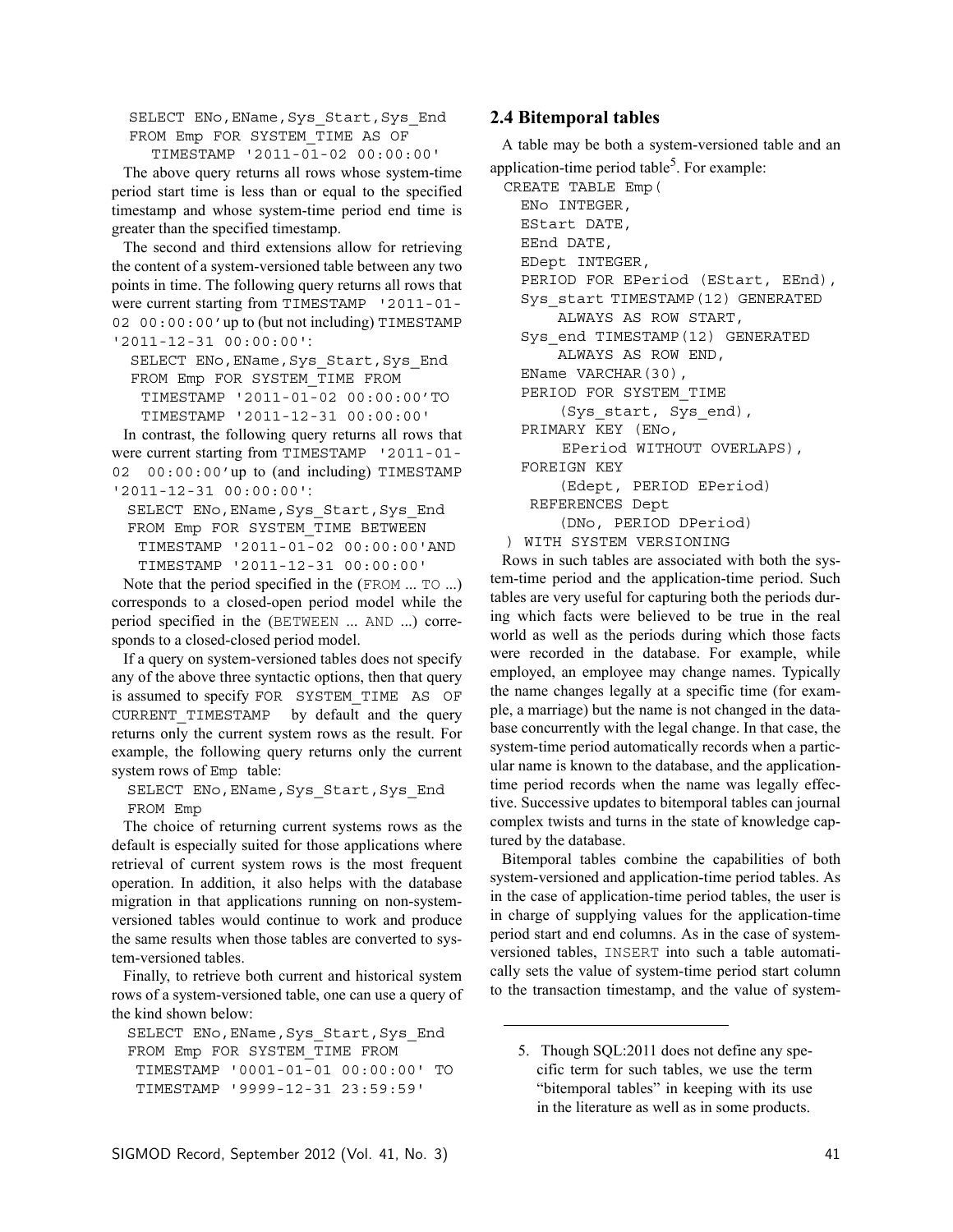time period end column to the highest value of the column's data type.

As in the case of application-time period tables, both the conventional UPDATE statement as well as UPDATE with FOR PORTION OF *app-period*, where *appperiod* is the name of application-time period, can be used to modify the rows of bitemporal tables. Similarly, the conventional DELETE statement as well as DELETE with FOR PORTION OF *app-period* can be used to delete rows from bitemporal tables. As in the case of system-versioned tables, only current rows in systemtime can be updated or deleted and a historical system row is automatically inserted for every current system row that is updated or deleted.

Queries on bitemporal tables can specify predicates on both application-time periods as well as system-time periods to qualify rows that will be returned as the query result. For example, the following query returns the department where the employee 22217 worked as of December 1, 2010, recorded in the database as of July 1, 2011:

```
SELECT ENo, EDept
FROM Emp FOR SYSTEM_TIME AS OF
    TIMESTAMP '2011-07-01 00:00:00'
WHERE ENO = 22217 AND
 EPeriod CONTAINS DATE '2010-12-01'
```
#### **2.5 Future directions**

Though SQL:2011 has incorporated several significant extensions for managing temporal data, there is certainly room for additional extensions. These are left as Language Opportunities for future versions of the standard. Here is a partial list of such extensions:

Support for period joins, i.e., joining a row from one table with a row from another table such that their application-time or system-time periods satisfy a condition such as overlap. Note that it is possible to do an inner join of this kind using SQL:2011's OVERLAPS predicate, but outer joins require support for additional syntax built into the language.

Support for period aggregates and period grouped queries that take into account application-time or system-time periods of rows.

Support for period UNION, INTERSECT and EXCEPT operators that take into account applicationtime or system-time periods of rows.

Support for period normalization that produces semantically-equivalent minimal set of rows for a given table by combining contiguous rows that have exactly the same values in non-period columns.

Support for multiple application-time periods per table.

Support for non-temporal periods.

# **3. Comparison with previous temporal proposals**

 Earlier, we alluded to the fact that the SQL committee had initiated a temporal project that was eventually cancelled around 2001. We list below some of the differences between the approach taken by the previous proposals and the approach taken by SQL:2011 extensions:

In previous proposals, the period information was associated with the rows of temporal tables using an unnamed hidden column. This design was motivated by the notion of *temporal upward compatibility* [12], which required a temporal table and its equivalent non-temporal table to have exactly the same number of columns. One major drawback of this approach is that it is incompatible with SQL's notion of tables, which requires all information associated with the rows of a table to be captured explicitly as (*and only as*) column values. The other drawback was that queries of the form "SELECT \* FROM T", where T is a temporal table, did not return the period information associated with the rows of T in the query result. If users wanted to access the period information associated with the rows, they were forced to include invocations of special built-in functions in the select list of a query for that purpose. These built-in functions operated on the range variables associated with temporal tables in a query expression, and returned the period value associated with the rows pointed to by those range variables. In contrast, the period information is associated with the rows of temporal tables using explicit, user-defined columns in SQL:2011. Also, the period information associated with the rows of a temporal table can be accessed in SQL:2011 simply by including the corresponding period start and end columns in the select list of a query.

The previous proposals resorted to a controversial technique of prefixing queries, constraints, and insert/ update/delete statements with the so-called *statement modifiers* for changing their normal semantics [12]. Unfortunately, previous proposals contained no clear rules specifying the semantics of constructs prefixed with these statement modifiers, so it was hard to figure out the end result [9]. In contrast, SQL:2011 provides a small set of syntactic extensions with clearly-specified scope and semantics.

In previous proposals, query expressions, constraint definitions, and insert/update/delete statements expressed without the statement modifier prefixes were assumed to operate only on the current rows. This applied to both transaction time tables and valid time tables. While this made sense for transaction time tables, it did not make much sense for valid time tables. For instance, users were allowed to insert into valid time